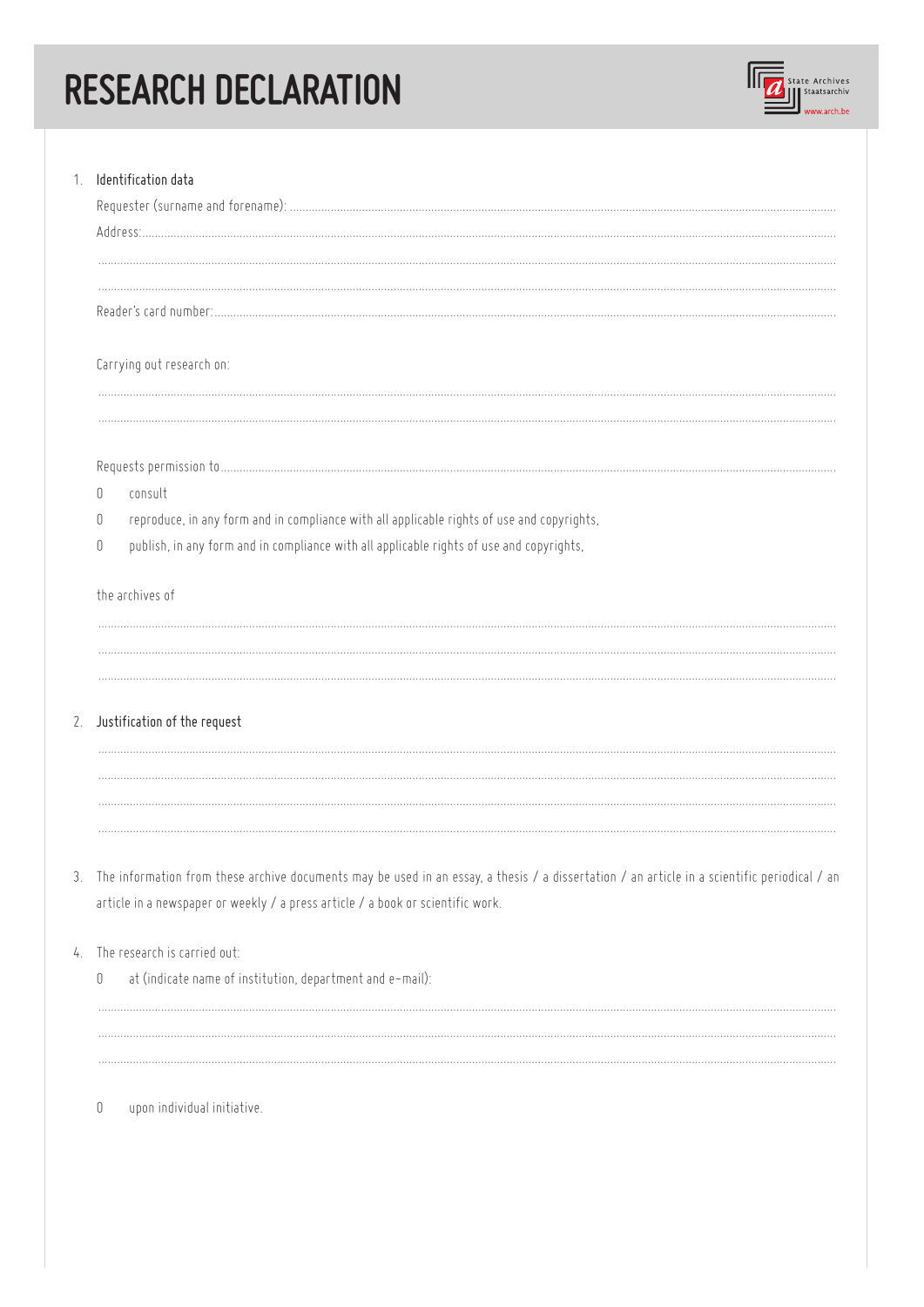## RESEARCH DECLARATION



- 5.1. to use the information derived from the aforementioned archive documents for the sole purpose of research mentioned above and not to collect, conserve, process and publish any information in any form or manner whatsoever that could harm the interests of the persons concerned or any other living person.
- 5.2. not to publish or use any parts of the aforementioned archive documents that
	- could harm the interests of the State and the State Security:
	- could harm the fundamental economic and financial interests of the State and of other public-law body;
	- disturb public order and safety;
	- hinder the inspection, control and supervision by or on behalf of the public authorities;
	- prejudice the confidentiality of trade, business or industrial secrets forasmuch as they have been communicated to the public authorities on a confidential basis
- 6. The undersigned also declares abiding by all legal provisions in force regarding copyrights and related rights and that he/she will not cause prejudice to any holder of rights.

The permission is granted to the requester only and is not transferable.

|--|

Decision of the National Archivist or his/her duly authorised representative:

Permission to

| $\mathbb{0}$ | consult   |
|--------------|-----------|
| 0            | reproduce |
|              | -publist  |